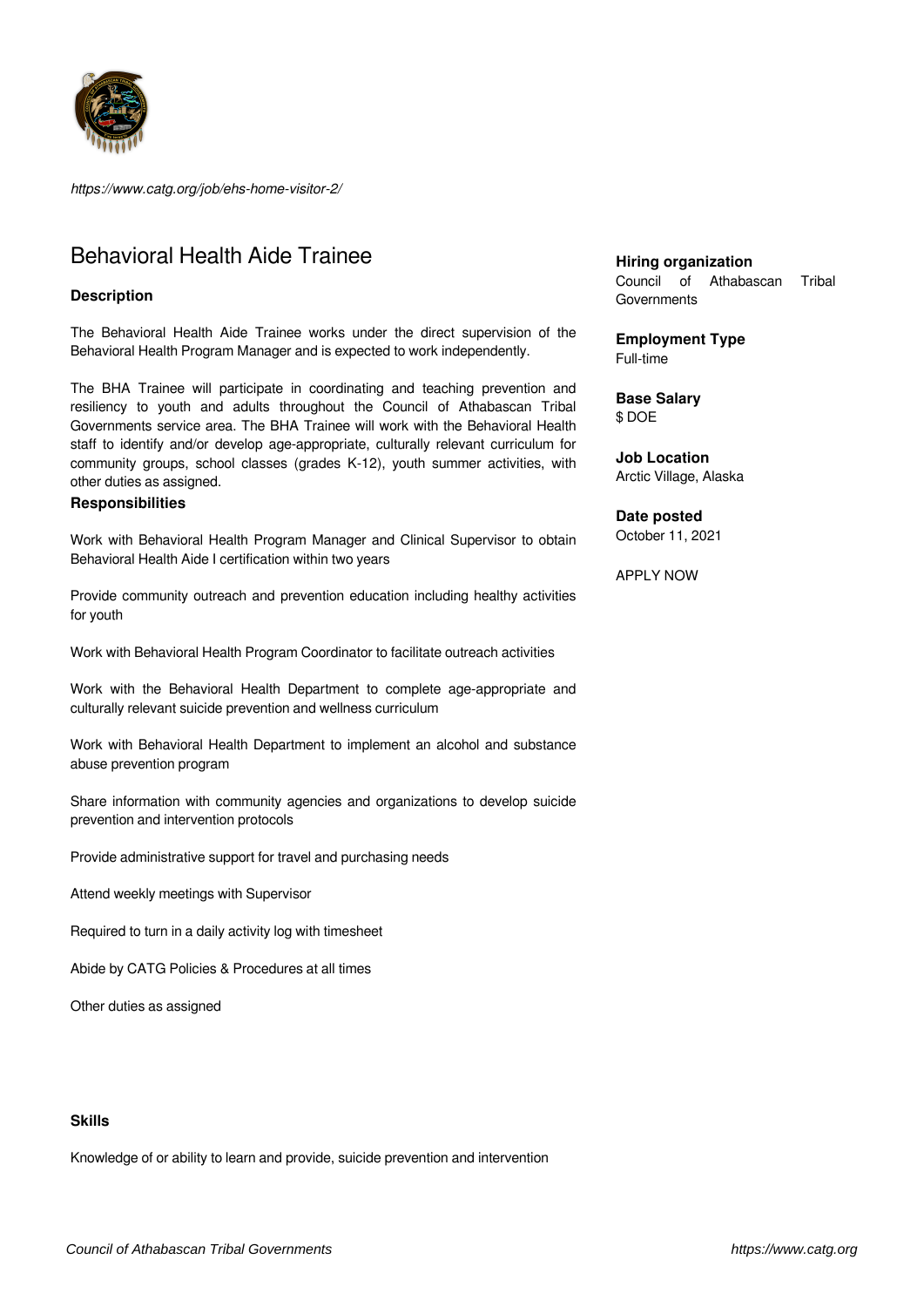Knowledge of or ability to learn and teach resiliency or strategies to promote wellness

Knowledge of cultural considerations in relation to Behavioral Health

Knowledge of customer service and concepts

Skill in oral and written communication.

Skill in working independently, multitasking, prioritizing projects, meeting deadlines and maintain confidentiality.

Skill in establishing and maintaining cooperative working relationships with others.

Skill in and ability to cultivate respectful and collaborative working relationships with individuals in the community.

Skill in operation a computer utilizing a variety of software applications.

Ability to take direction and work with a team

## **Qualifications**

MINIMUM EDUCATION QUALIFICATION

High School Diploma or GED equivalency.

MINIMUM EXPERIENCE QUALIFICATION

Non-Supervisory-one (1) year performing duties similar to those in this description. An equivalent combination and/or training may be substituted for experience.

Experience teaching or doing other educational outreach and working with youth and elders.

ADDITIONAL REQUIREMENTS

Ability and willingness to travel in small aircraft to villages within the Council of Athabascan Tribal Governments service area.

## **ADDITIONAL REQUIREMENTS**

#### **OTHER**

Prefer candidate with experience working with or for an Indian Tribe or Tribal Organization. Under the authority of P.L. 93-638, Indian Preference shall be given to the applicant(s) who meet the minimum qualifications.

As a Federal Contractor, CATG is required to show compliance with the Drug Free Workplace Act of 1988. CATG has initiated and maintained a Drug and Alcohol Testing Policy that includes pre-employment and random testing thereafter.